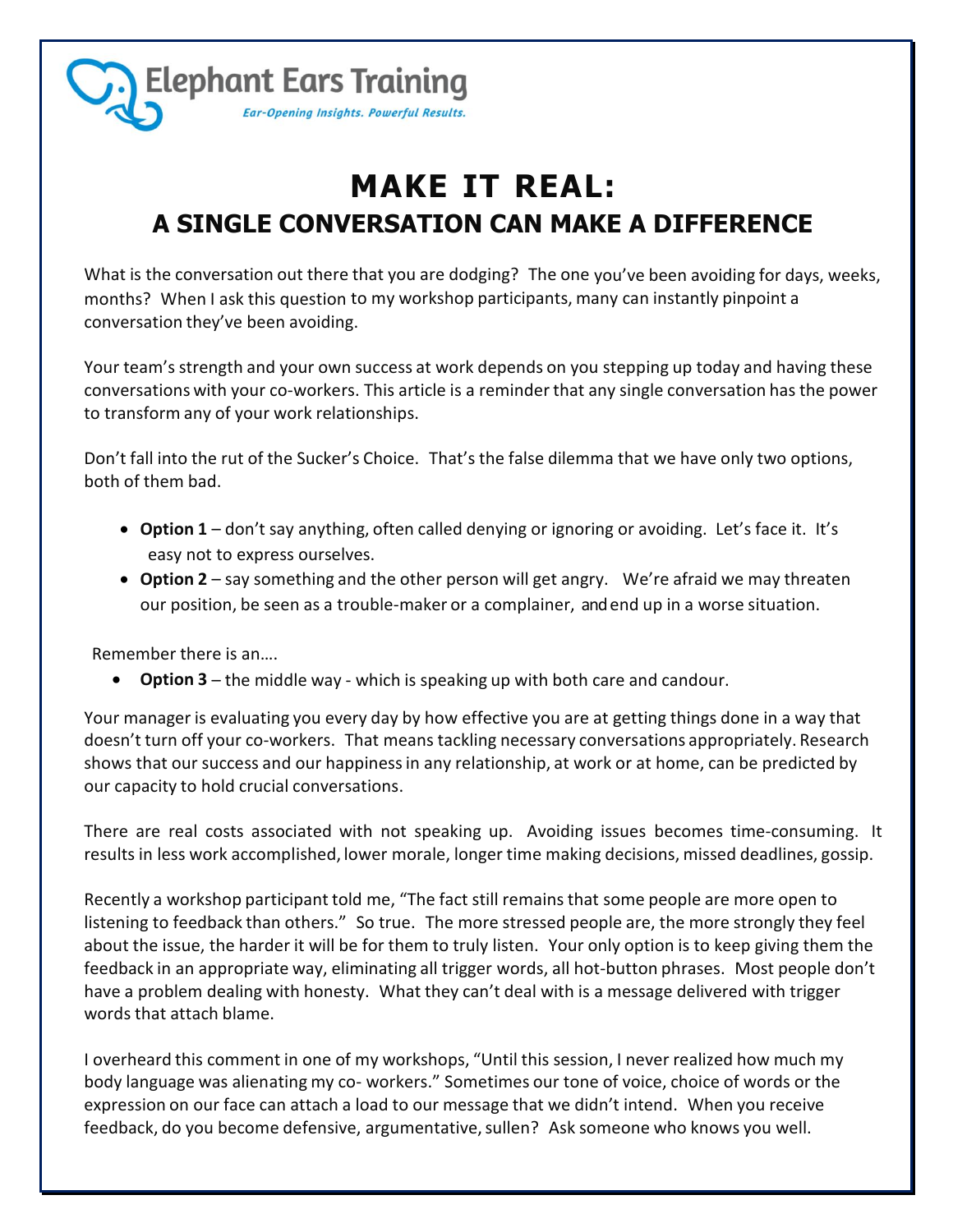At the end of a workshop a participant told the group, "Today I learned how to speak up and not be intimidated even if it's my superior I'm speaking to." That is good to hear. In the best organizations, everyone holds everyone else accountable – regardless of level or position. The path to high engagement and high productivity is through face-to-face conversations at all levels.

If you know something must change, then it is you who must change. It is you who needs to have a conversation with the appropriate person. Complaining to anyone other than the person with whom you have a challenge or from whom you need clarification, is toxic behaviour and leads to a workplace where people don't enjoy coming to work.

Ironically, the more crucial the conversation, the less likely we are to handle it well. Practice these **Steps to Crucial Conversations** adapted from Susan Scott's *Fierce Conversations*:

- "I want to talk with you" or "I want to listen to you" rather than the trigger statement **"I need to talk to you."**
- **Select one specific** example.
- Describe your emotions: **"I was confused." "I was disappointed."** This way you are staying on your side of the net. You are taking responsibility for what you feel, not telling others how they should be.
- Clarify what's at stake for you, for your team, for your organization, for your clients.
- Identify your contribution to the problem: "I realize I didn't provide you with sufficient training on this new system. I take responsibility for that."
- Indicate that you want to resolve the issue: **"I want to resolve this situation – the effect your conversation with some clients is having on the number of complaints I am receiving."**
- "I want to understand your perspective."
- Complete all the above steps in **60 seconds maximum***.*
- After that, be sure you **stop talking and listen.** Yes, no talking, just listening!
- Don't be satisfied with what's on the surface. Dig for full understanding. "Say more about that." **"Tell me if I've got it right."** Paraphrase.
- **Stay silent. Practice full, radical listening.**
- **Close your conversation**: "Given everything we've talked about, what do you feel needs to happen?" "What steps do you want me to take?" "What steps will you take?"

Make sure your language is free of absolutes. Trade "You said" for **"I thought we agreed."** Trade "It's clear" for "I was wondering if…" By taking the attitude that you could be wrong and using tentative language, you have a much greater chance of both resolving the issue and strengthening the relationship. Learning to deliver the message without the load allows you to speak with clarity, conviction and compassion.

The real difference-maker is having these conversations regularly. Become an aggressive collector of feedback. Ask your supervisor for feedback. Ask your co-workersfor feedback. Be someone to whom others can tell the truth. You go first!